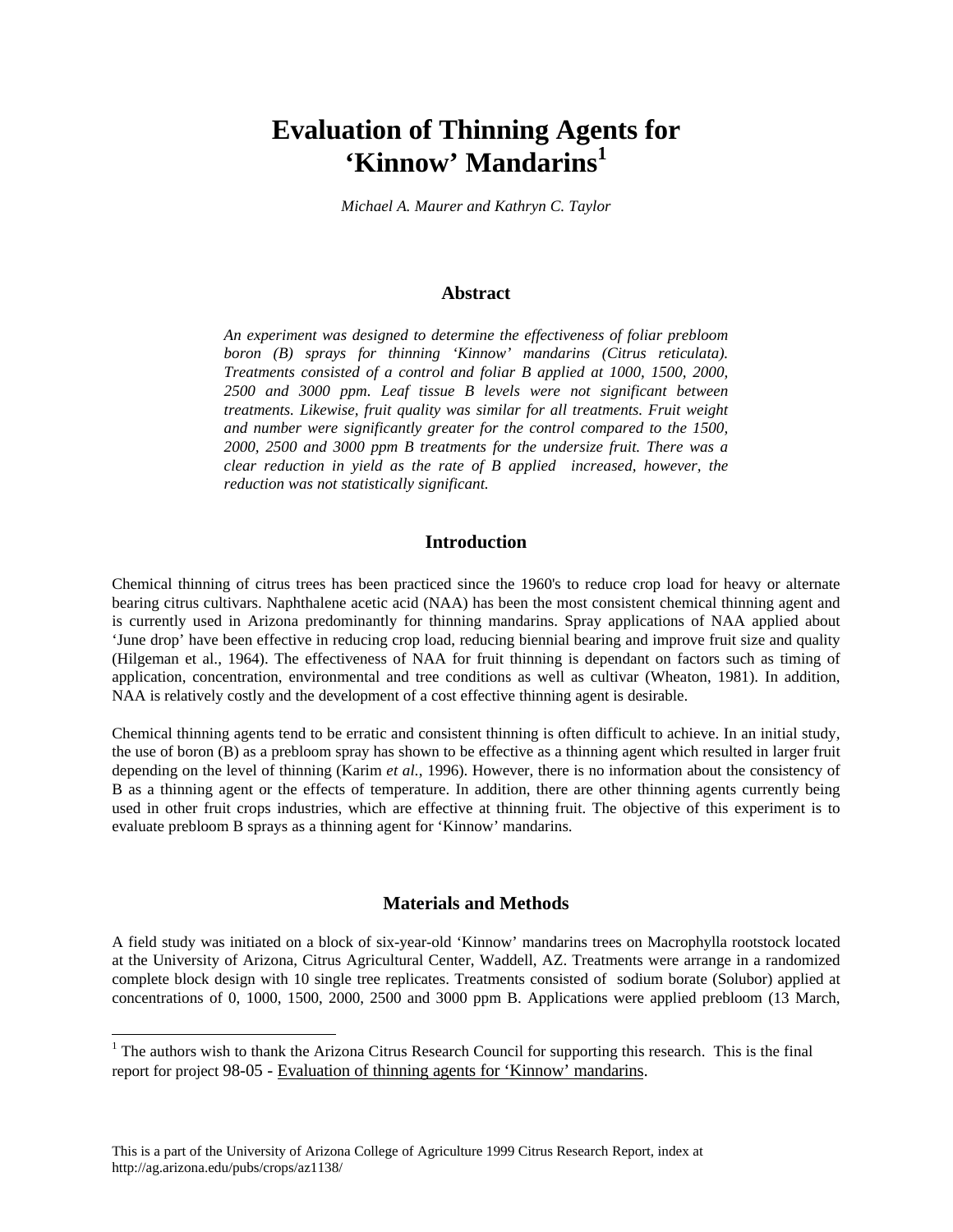1998) with a handgun sprayer calibrated to deliver 200 gpa. All treatments were applied with Activator 90 nonionic surfactant at 0.1%v/v.

Leaf tissue samples collected 28 October 1998 were analyzed by a commercial laboratory for leaf B levels. Fruit weight, juice weight, percent juice, peel thickness, total soluble solids (TSS), titratable acidity (TA), and ratio (TSS:TA) were measured prior to harvest. Fruit samples consisted of 10 fruit/tree from four trees per treatment. Fruit were sectioned equatorially so that the peel thickness could be measures with a hand caliper and the juice extracted by hand with a Sunkist motor driven extractor. TSS was determines with a handheld temperaturecompensating refractometer and TA by titration of a 25 ml aliquot of juice using 0.3125 N NaOH to a endpoint of pH 8 on an auto-titrator. Yield was determined by harvesting fruit from each tree and processed on a Greefa fruit sizer. Fruit were then counted and weighed in each size category. Sizes were  $> 1.75$ , 1.75-2.00, 2.00-2.25, 2.25-2.50, 2.50-2.75, 2.75-3.00, and 3.00-3.25 inches which represent fruit sizes of undersized fruit, small, medium, large, jumbo, mammoth and colossal fruit, respectively.

## **Results and Discussion**

Leaf B levels were 258, 268, 298, 328, 333 and 415 ppm B for the control, 1000, 1500, 2000, 2500 and 3000 ppm B foliar spray treatments, respectively. Although, there is a trend of increased leaf B levels with the increase B application rates there were no significant differences between treatments. Leaf B levels for all treatments were >200 ppm which is in the excess range for citrus leaves (Tucker, et.al, 1995). However, there were no visual symptoms of phytotoxicity on any of the treatments throughout the growing season.

Average fruit weight, juice weight, percent juice, peel thickness, TSS, TA and ratio (TSS:TA) were similar for all treatments (Table 1). Harvested fruit weight (Table 2) and fruit number (Table 3) were significant only for the undersize category with significantly more fruit for the control compared to the 1500, 2000, 2500 and 3000 ppm B treatments. There were no significant differences in the total fruit weight and number harvested between treatments (Table 2 and 3). The lack of statistical difference between treatments can be attributed to the variation between trees within a treatment. The trend is evident by the total fruit weight and fruit number reduced by approximately 50% at the 3000 ppm B concentration compared to the control (Table 2 and 3). The results of this initial experiment indicate that B may be an effective thinning agent for thinning 'Kinnow' mandarins. The initial data indicate that a foliar prebloom application at a rate of 2000 to 2500 ppm B will decrease fruit set therefore increasing fruit size.

## **Literature Cited**

- Hilgeman, R.H., L. True and J.A. Dunlap. 1964. Effect of naphthalene acetic acid and hand thinning on size of Kinnow mandarin fruit in Arizona. Proc. Fla. State Hort. Soc. 77:84-87.
- Karim, M.R., G.C. Wright and K.C. Taylor. 1996. Effect of foliar boron sprays on yield and fruit quality of citrus. 1996 Citrus Research Report. University of Arizona, College of Agriculture, Tucson, AZ, Series P-105.
- Tucker, D.P.H., A.K. Alva, L.K. Jackson and T.A. Wheaton. 1995. Nutrition of Florida Citrus Trees. University of Florida, SP 169.
- Wheaton, T.A. 1981. Fruit thinning of Florida mandarins using plant growth regulators. Proc. Int. Soc. Citriculture. 1981:263-268.